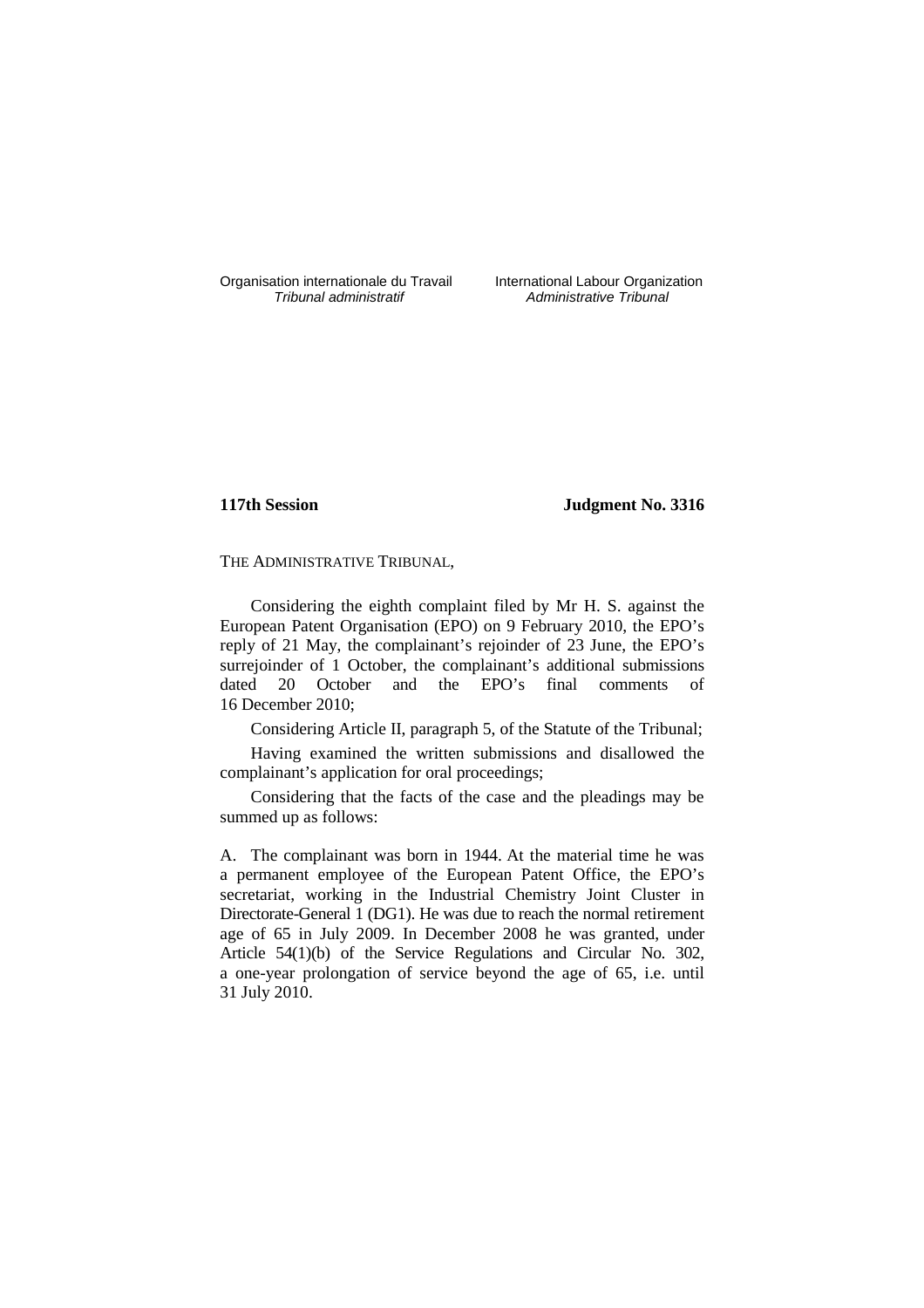Article 54(1) of the Service Regulations for Permanent Employees of the European Patent Office (hereinafter "the Service Regulations") and Circular No. 302 of 20 December 2007, which sets forth the Guidelines for applying Article 54, provide in pertinent part:

# "**Article 54**

# **Date of retirement**

- (1) a) A permanent employee shall be retired
	- automatically on the last day of the month during which he reaches the age of sixty-five years;
	- at his own request under the conditions stipulated in the Pension Scheme Regulations.
	- b) Notwithstanding the provisions of paragraph (a), a permanent employee may at his own request and only if the appointing authority considers it justified in the interest of the service, carry on working until he reaches the age of sixty-eight in which case he shall be retired automatically on the last day of the month in which he reaches that age."

# "**CIRCULAR No. 302**

(20 December 2007)

## **Guidelines for applying Article 54 of the Service Regulations for permanent employees of the European Patent Office**

 $[...]$ 

- $[...]$
- I. **Prolongation of service beyond the age of 65 (up to 68) under mutual agreement**
- 1. The decision on prolongation of service lies with the President of the Office.
- 2. A permanent employee in active service may submit a request to carry on working beyond the age of 65 and up to 68 at the latest nine months prior to the date on which he reaches the age of 65.
- […]
- 4. With the administrative assistance of the Personnel Department and after consulting the employee's superiors, the President will decide on the request. The decision shall be taken with due consideration to the interest of the service, as laid down in the Annex. The decision shall also specify the agreed duration of prolongation of service.
- 5. The employee concerned shall be notified of the decision within two months from the date on which the request was made and, at the latest,
- 2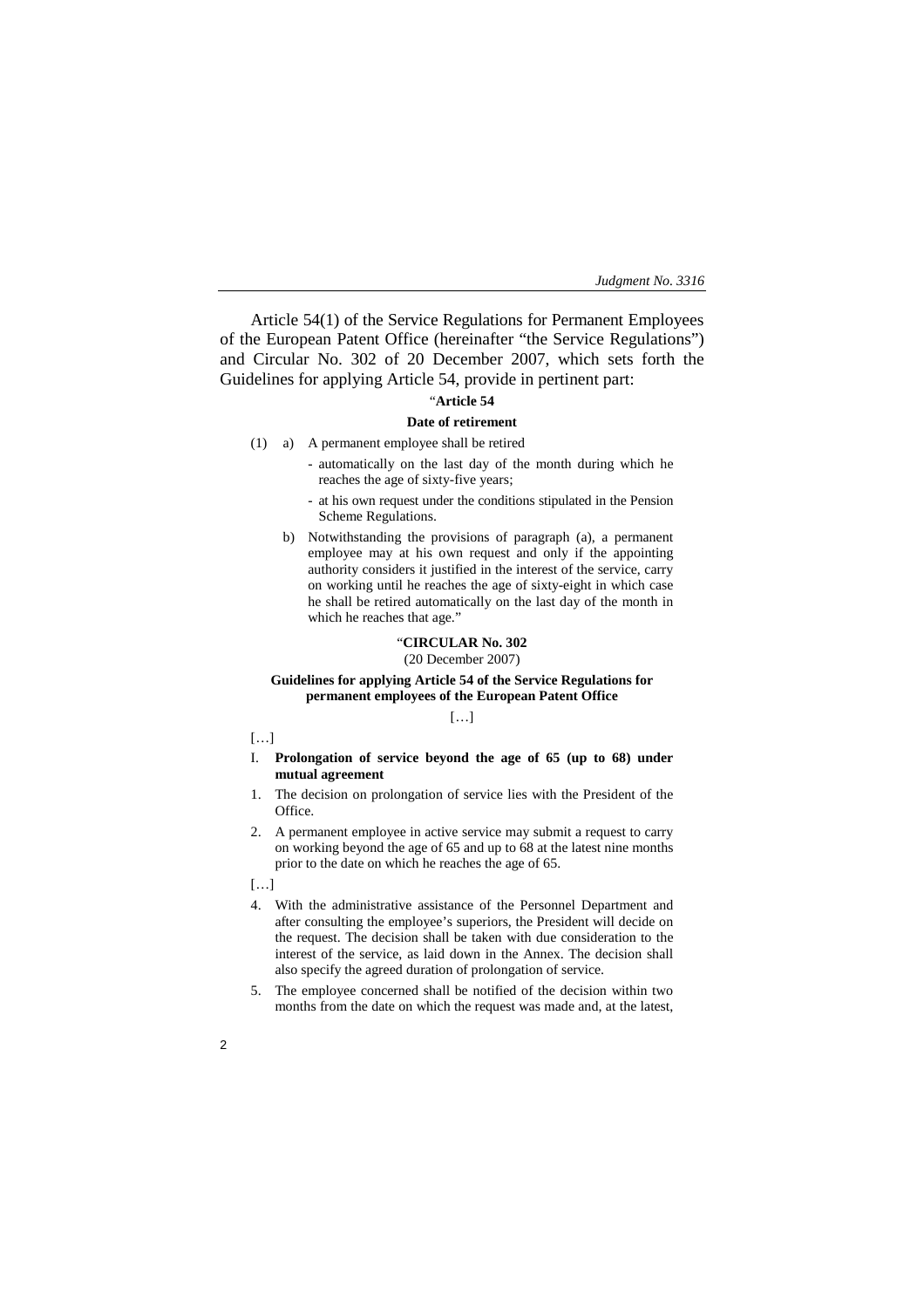seven months prior to the date on which he reaches the age of 65. The Personnel Department shall also be informed of the decision and charged with its administrative implementation."

On 9 October 2009 he requested a further prolongation of service until 31 July 2011. By a letter of 20 November 2009, which constitutes the impugned decision, Mr B., the Principal Director of Industrial Chemistry, informed the complainant that a further prolongation would not be in the interest of the service, because "the conditions prevailing at the time of first prolongation of service beyond the age of 65 [were] no longer present". On 26 November and again on 9 December 2009 the complainant wrote to the Vice-President of DG1 requesting a review of Mr B.'s decision not to prolong his service. The Vice-President of DG1 replied on 14 January 2010 that "there [was] no critical backlog situation in the directorate in either search or examination" and that therefore "a further prolongation of [his] contract was not in the interest of the service". The complainant wrote to his Director the next day, offering to take over work from another directorate in the Industrial Chemistry Joint Cluster, in which there was purportedly a critical backlog. By a letter of 19 January 2010 Mr B. confirmed the decision of 20 November 2009 not to prolong the complainant's service.

B. The complainant contends that the impugned decision was *ultra vires*, first, because it was not taken by the President of the Office, who alone has the power under Circular No. 302 to make decisions on requests for prolongation of service and, second, because at the time of his request he only spent a small part of his working time in the Joint Cluster Industrial Chemistry, i.e. under Mr B.'s supervision. Consequently, the management of the directorates where he spent large parts of his working time should also have been consulted before his request for prolongation was turned down. Relying on an internal document, he argues that the legislator's intent in introducing the possibility for staff to work beyond 65 was to establish a presumption that requests for prolongation would be granted, unless serious reasons dictated otherwise. The complainant also asserts that there were no reasons to deny his request and that the decision not to prolong his service lacked proper and detailed reasoning. Moreover, by ignoring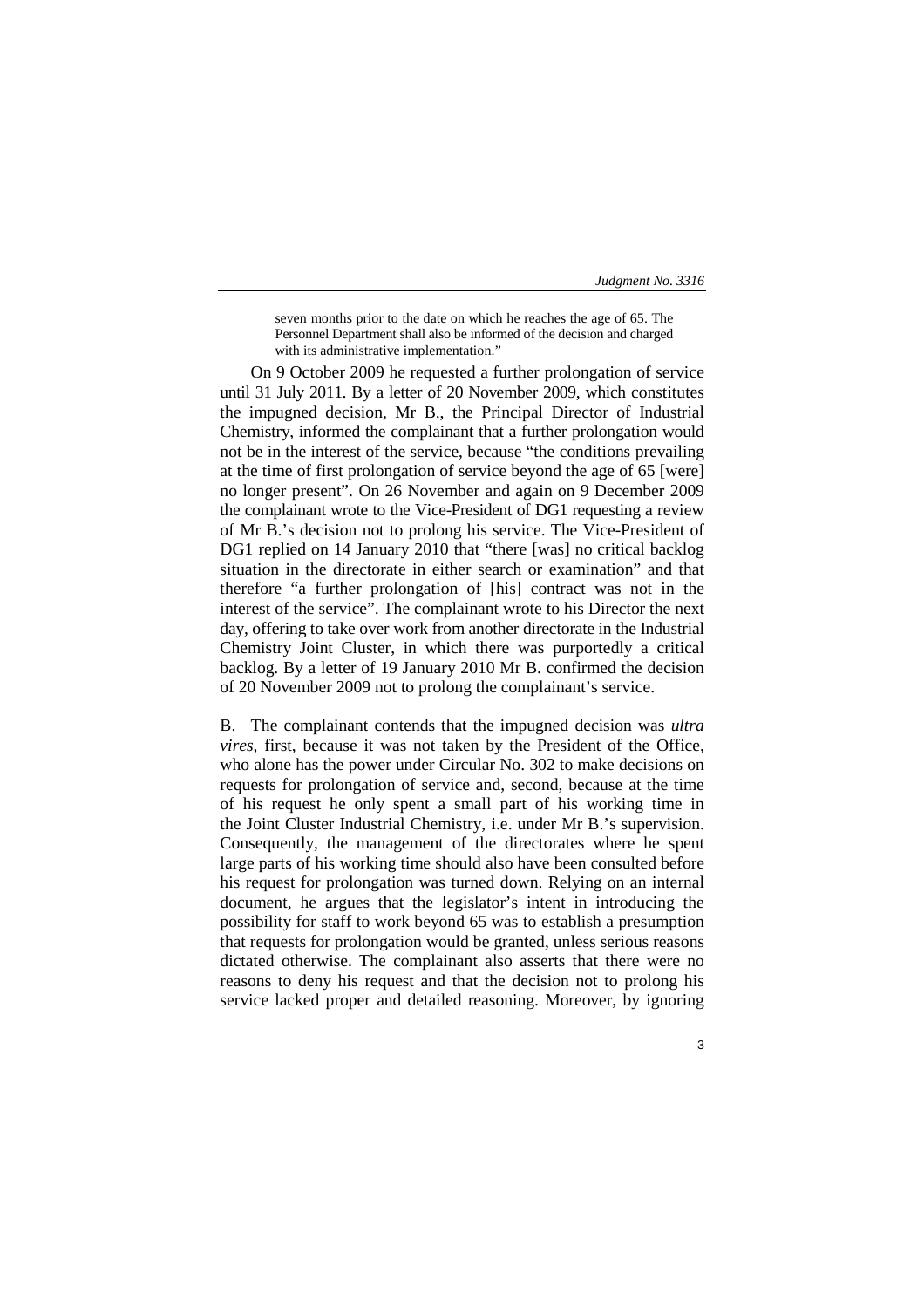the conditions prevailing at the time of his request, namely the backlog in neighbouring directorates with similar technical orientation, as well as his overall contribution to the Organisation and ability to work, the Administration failed to properly evaluate the interest of the service, in accordance with Circular No. 302 and the Annex thereto.

The complainant asks the Tribunal to quash the impugned decision and to order the EPO to allow him to work up to the age of 67. Should this claim become impracticable, he requests compensation in an amount equal to the difference between his net retirement pension and the salary, including benefits and allowances, which he received prior to his retirement, with interest at the rate of 8 per cent per annum. He also requests moral damages and costs.

C. The EPO submits that Mr B. properly exercised his authority in taking the decision not to prolong the complainant's service. It points in this regard to the President's decision to delegate to Vice-Presidents the power to take decisions on requests for prolongation of service, vested to her under Circular No. 302, and their authorisation to further delegate, subject to her approval, that power to Principal Directors. It also points to the subsequent decision by the Vice-President of DG1 to further delegate, as of 1 March 2008, his power in the matter to Principal Directors. It rejects the argument that the management of other directorates should have been consulted and notes that the interest of the service was rightly evaluated on the basis of the needs arising in the complainant's directorate. Relying on Judgment 2896, it also rejects the argument that the legislator's intent was to establish a presumption in favour of granting requests for prolongation of service. According to the EPO, the Administration was perfectly entitled under Circular No. 302 to only consider the workload in the complainant's field when evaluating the interest of the service. As this workload had been considerably reduced since the complainant's first prolongation, the Administration's evaluation was correct and the grounds provided to the complainant for the refusal of his request were sufficient and appropriate.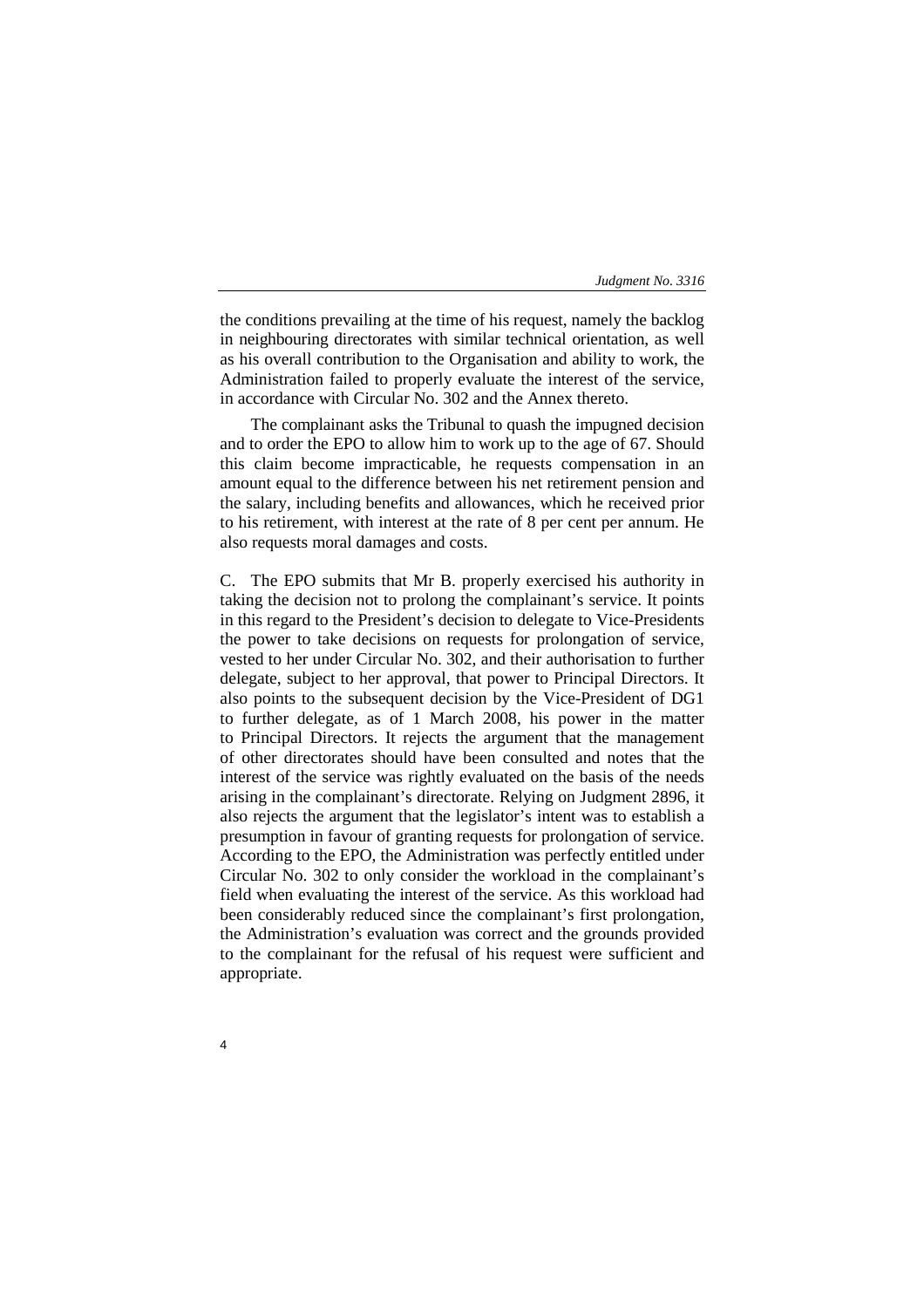D. In his rejoinder the complainant reiterates his pleas. He asserts that neither the Principal Director's letter of 20 November 2009, communicating to him the impugned decision, nor that of 19 January 2010, explained the reasons for the refusal of his request. He contends that the workload in his technical field at the material time justified a prolongation of his service. In support of this argument, he refers to the interviews scheduled in 2010 for the recruitment of new examiners in the Joint Cluster Industrial Chemistry and to a colleague's declaration, which he also appends to his rejoinder, confirming the existence of a backlog in the field of chemistry.

E. In its surrejoinder the EPO maintains its position. It notes that the complainant's colleague, whose statement is appended as evidence of the backlog in the field of chemistry, works in a different directorate than the complainant, which has its own organisation and which deals with a different technical area. As a result, their fields of work differ. It points in this connection to a declaration by the complainant's former Director confirming that the complainant would have needed to undergo a training, learning and adaptation period before he could be given work from his colleague's directorate. It explains that the Organisation has wide discretion in conducting succession planning for retiring staff and that decisions on requests for prolongation are therefore subject to limited review.

F. In his additional submissions the complainant invites the Tribunal to ignore his former Director's declaration, appended to the EPO's surrejoinder. He expresses his astonishment at the declaration made by his former Director who, he notes, had at the time encouraged him to request a further prolongation. Emphasising his extensive experience in a broad variety of technical areas, he denies that he would have needed an additional training, learning and adaptation period.

G. In its final comments the Organisation denies that the complainant was encouraged by his former Director to request a further prolongation.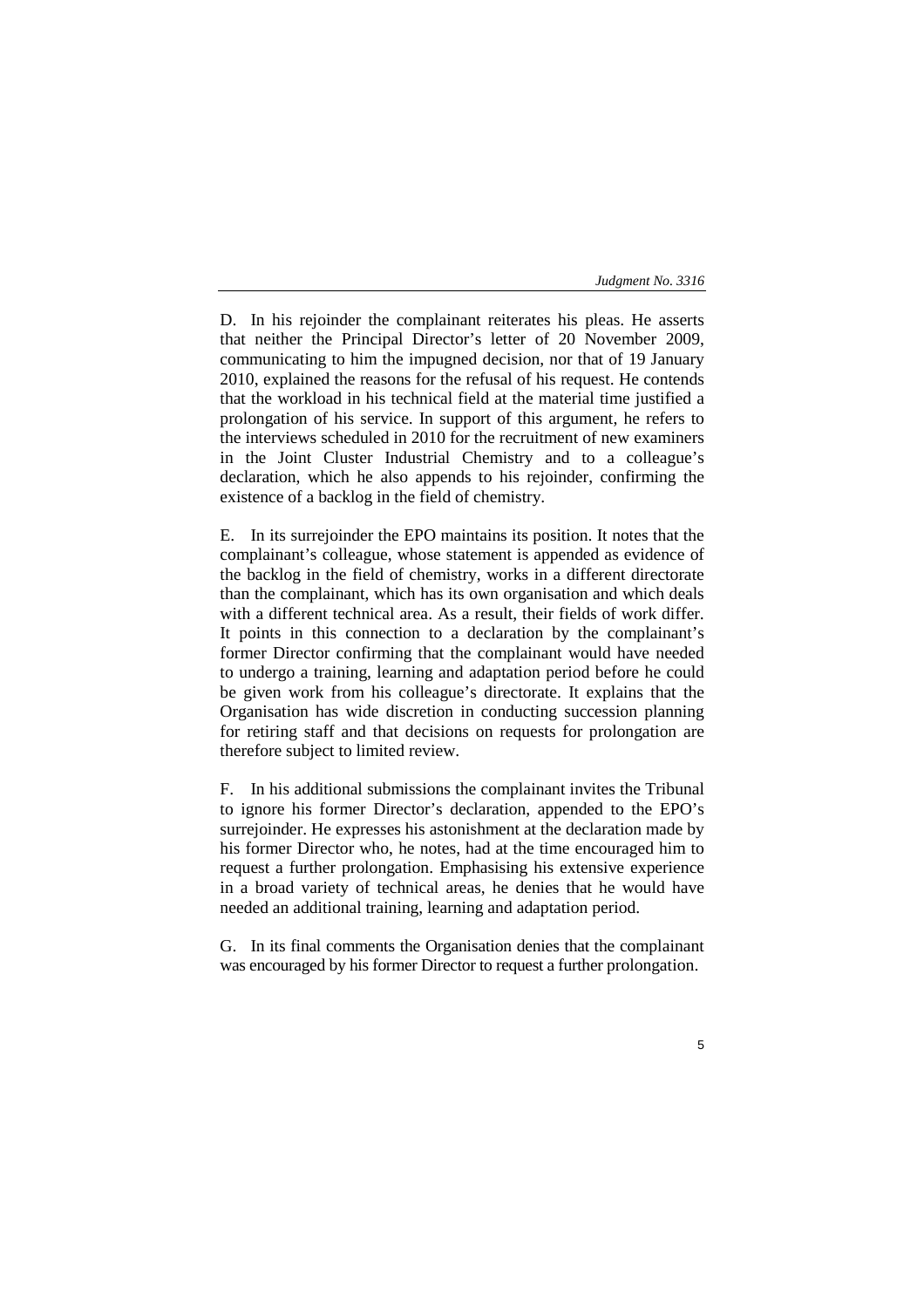# CONSIDERATIONS

1. The complainant commenced employment with the EPO in 1986. His 65th birthday fell on 14 July 2009. The EPO Service Regulations provide in Article  $54(1)(a)$  that a permanent employee shall be retired automatically on the last day of the month during which he reaches the age of 65 years. By operation of this provision, the complainant would have been retired automatically on 31 July 2009. However, this provision is the subject of a qualification found in Article 54(1)(b) to the effect that a permanent employee may carry on working until aged 68 if the appointing authority "considers it justified in the interest of the service". This might occur only if requested by the employee.

2. In fact, the complainant made such a request in October 2008 and a decision was made to prolong his employment for a period of one year, until 31 July 2010. A further request was made on 9 October 2009 for another year's prolongation. However, a decision was made and communicated to the complainant by a letter dated 20 November 2009 that there would not be a further prolongation as it was not, as stated in the letter, "in the interest of the service". This is the impugned decision. It was made by Mr B., the Principal Director of Industrial Chemistry. Regrettably, the Service Regulations do not provide for an internal appeal in a case such as the present, before an employee can appeal to the Tribunal.

3. In his complaint, the complainant challenged the impugned decision on several bases. First, he argued that the impugned decision was *ultra vires*. His argument had two elements. One was that the decision should have been made by the President whereas, in fact, the decision was made by a Principal Director. The operation of Article 54(1)(b) is addressed by Circular No. 302. The Circular provides a mechanism for the consideration of a request made under the Article. It makes express reference to such a request being submitted to the President of the Office and the President "decid[ing] on the request". The complainant's argument was that the Principal Director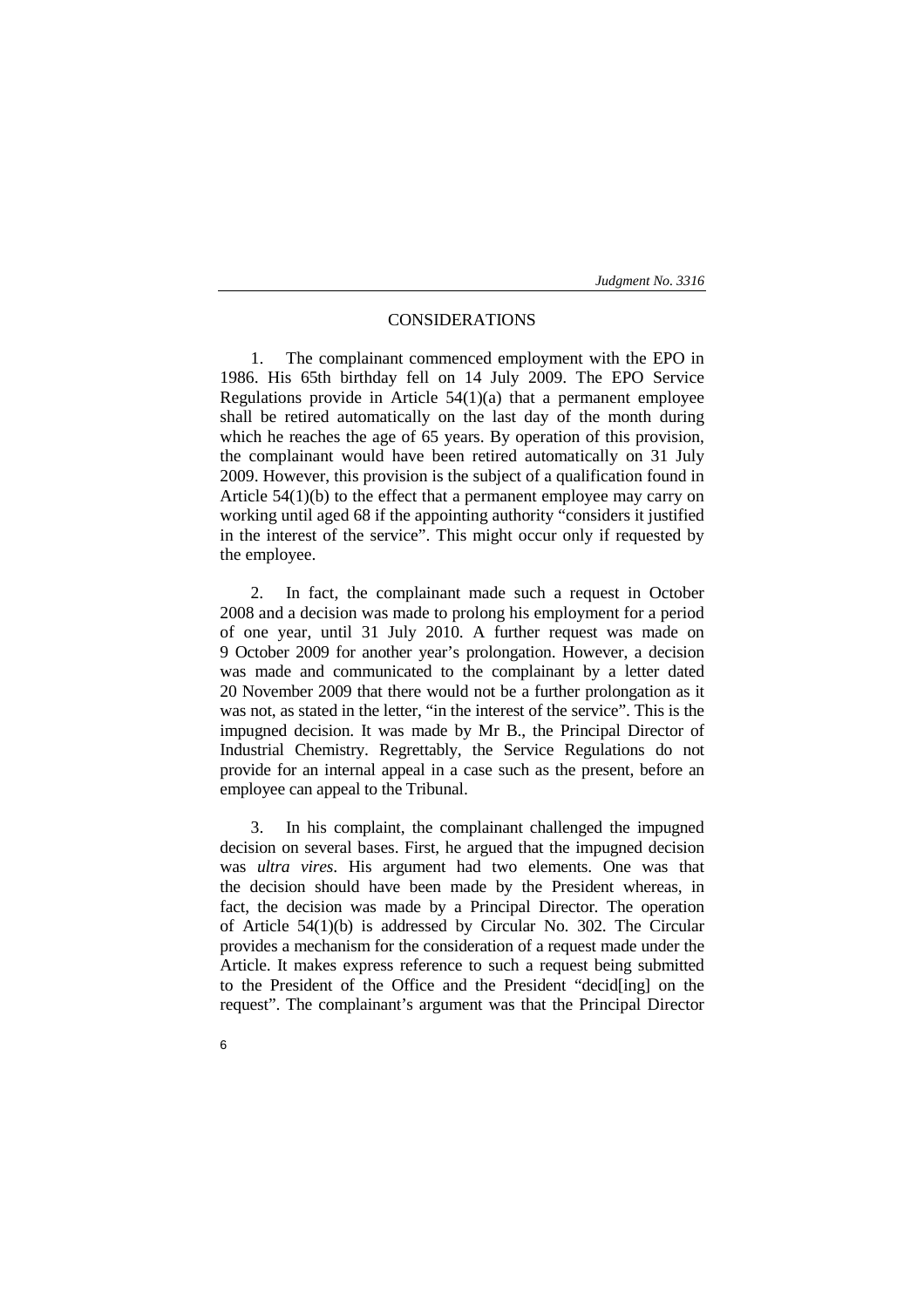had no authority to make the impugned decision as the repository of the power was, and only was, the President.

In its reply, the EPO annexed three documents relevant to this element of the complainant's first argument. One was a memorandum dated 11 February 2008 signed by the President delegating to the Vice-President with direct responsibility for the employee concerned, the power to "take decisions on prolongation of service for all employees with grades A5 and lower". The memorandum further provided that the relevant Vice-President could, with the President's approval, provide for a further delegation of the power to Principal Directors. The Vice-President of DG1 (the organisational area in which the complainant mostly worked), in an instrument dated 21 February 2008, delegated the power to Principal Directors for the employees under their direct line management. This delegation was said to be effective from 1 March 2008. This arrangement was approved by the President in writing on 6 March 2008.

It can be assumed, having regard to the nature of the power the President delegated, that it was open to the President to delegate the power and provide for its further delegation. This, in fact, occurred. Fairly obviously, it was the type of decision that administrators lower down in the organisational hierarchy would be likely to be well placed to make. This element of the complainant's *ultra vires* argument should be rejected. This conclusion is supported by the reasoning of the Tribunal in Judgment 2896, consideration 3.

4. The second element of the *ultra vires* argument was that the complainant had only spent a minority of his time working as an examiner in the Joint Cluster Industrial Chemistry, that is, under the supervision of Mr B. This submission was not made with the complainant having the benefit of the instrument of delegation of 21 February 2008. However it is conceivable that the complainant was saying that he was not under the direct line management of Mr B. who would have only had the delegated power to make a prolongation decision in relation to employees with that status. No attempt was made by the complainant in his rejoinder (then having the benefit of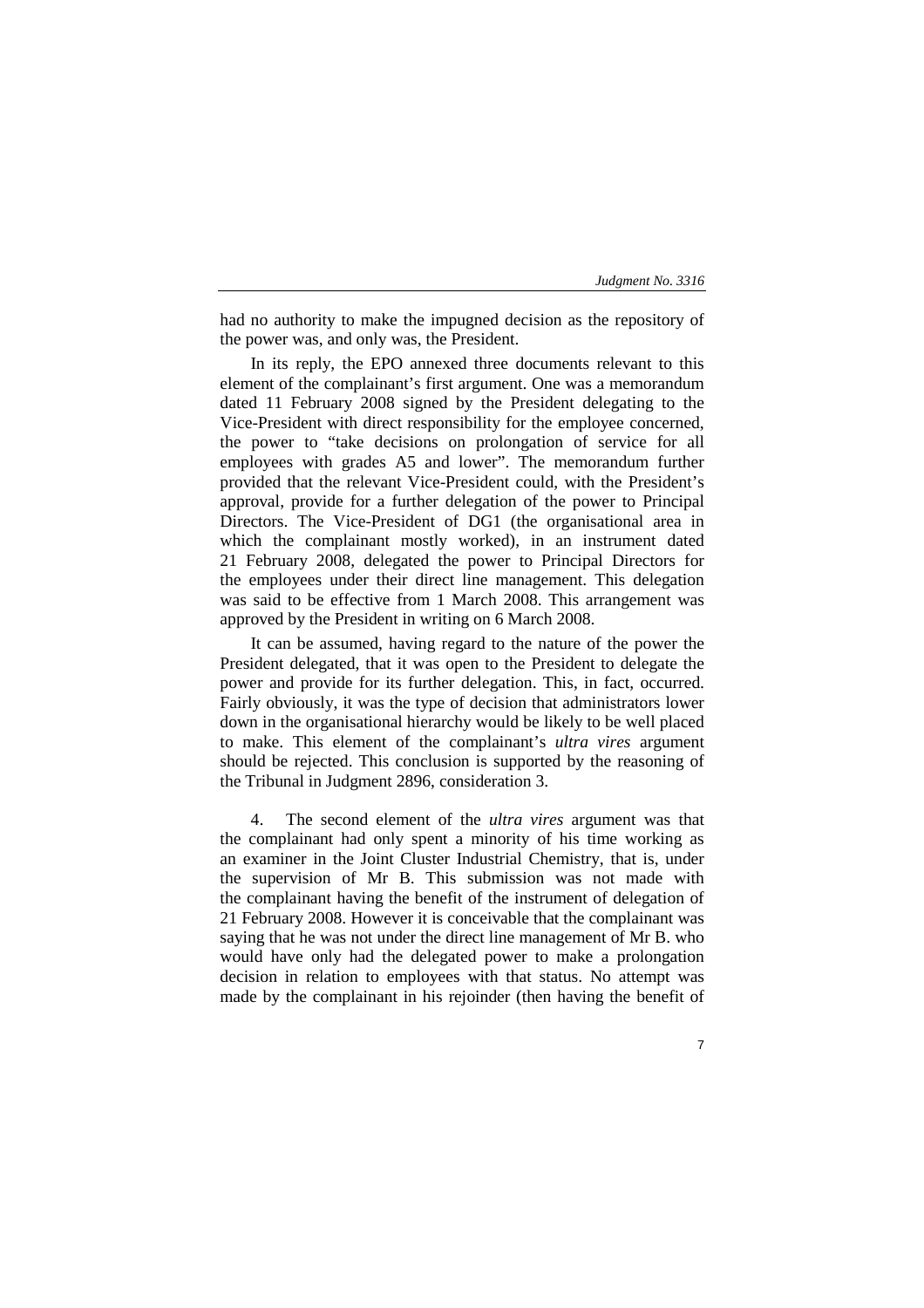the instrument of delegation) to elaborate on this argument. The Tribunal cannot assume, as the complainant is in effect asking, that the asserted fact that he spent a minority of his work under the supervision of Mr B. established an organisational arrangement in a more formal sense in which he was not under direct line management of Mr B. The fact that Mr B. approved the initial prolongation of employment from 31 July 2009 militates against a conclusion that the complainant was not under his direct line management.

The complainant also argued that, at the least, Mr B. should have consulted with management in other areas of the EPO in which he worked in 2009. This would only be an *ultra vires* issue if a condition precedent to the exercise of the power to make a decision in relation to a prolongation request, was that such consultations take place. There is nothing express or implied in either Article 54 or Circular No. 302 that would justify a conclusion that it was a condition precedent. These aspects of the complainant's *ultra vires* argument should be rejected.

5. A second basis for challenging the impugned decision was described by the complainant in his brief as concerning the "Legislator's intent". He argued that, in effect, documents prepared within the EPO proposing the amendment to the Service Regulations enabling prolongation of employment, evidence an intention favouring the prolongation of employment beyond 65. The complainant argued that it was intended that there be a presumption that prolongation requests would be decided in favour of the employee who made the request. The short answer to this argument, is that it has already been rejected by the Tribunal in Judgment 2896, consideration 4, and likewise should be rejected in this matter.

6. The next bases on which the complainant challenged the impugned decision concern the reasons for it. The complainant argued that adequate reasons for the decision were not provided to him. The complainant also argued that the prevailing circumstances were not properly evaluated having regard to criteria in Circular No. 302.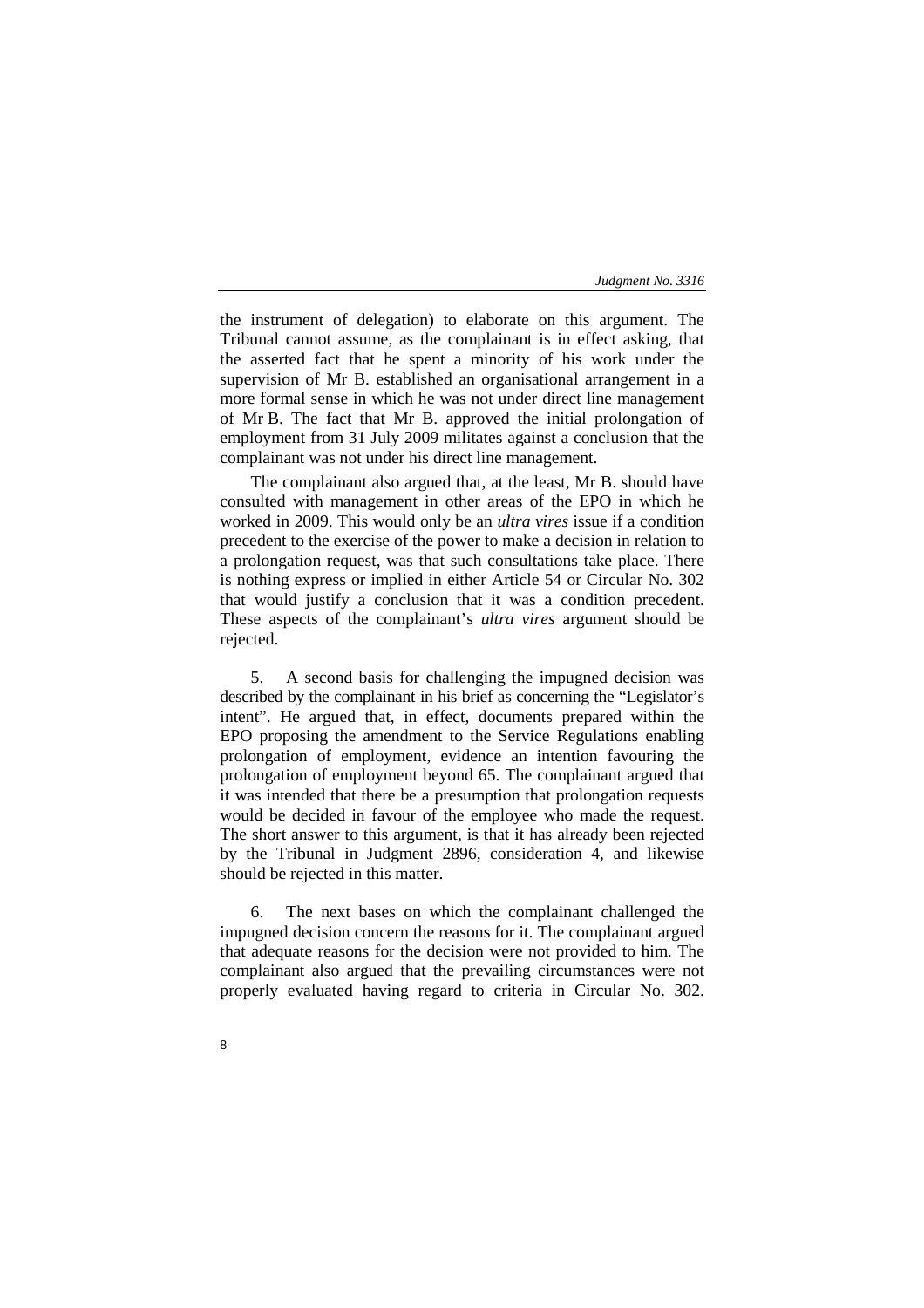In Mr B.'s letter of 20 November 2009, the reason for rejecting the complainant's request for prolongation was stated as "the conditions prevailing at the time of first prolongation of service beyond the age of 65 are no longer present and that a further prolongation would not be in the interest of the service".

7. The jurisprudence of the Tribunal establishes that, generally speaking, an employee is entitled to reasons for a decision that adversely affects the employee, though the reasons may be apparent from the notice given to the employee of the decision, or some other document, from prior proceedings, orally, or in answer to his objections (see Judgment 1590, consideration 7). In the present case, the reasons given in the letter of 20 November 2009 were, at best, a cursory explanation of the decision. It would likely not have been sufficient for the EPO to have simply said prolongation was not in the interest of the Organisation (see Judgement 1234, consideration 19). However Mr B., in his letter, made it tolerably clear that the reasons for not prolonging the employment were that the circumstances which had existed at the time of the initial decision to prolong the employment (a decision made in December 2008) did not exist at the time the impugned decision was made in November 2009.

8. It is equally tolerably clear from the brief, reply, rejoinder and surrejoinder and supplementary submissions made by both the complainant and the EPO that at the time of the initial prolongation decision, there was an unacceptable backlog of matters to be dealt with by examiners such as the complainant, and that was the reason underpinning the initial decision. Similarly it is tolerably clear from the same material that from the EPO's perspective, there was not an unacceptable backlog at the time the impugned decision was made in November 2009. It can be readily inferred that the complainant knew of this fundamental difference when informed of the impugned decision in November 2009. Mr B., in drawing the distinction between the circumstances in December 2008 and the circumstances in November 2009, was informing the complainant of the reason why the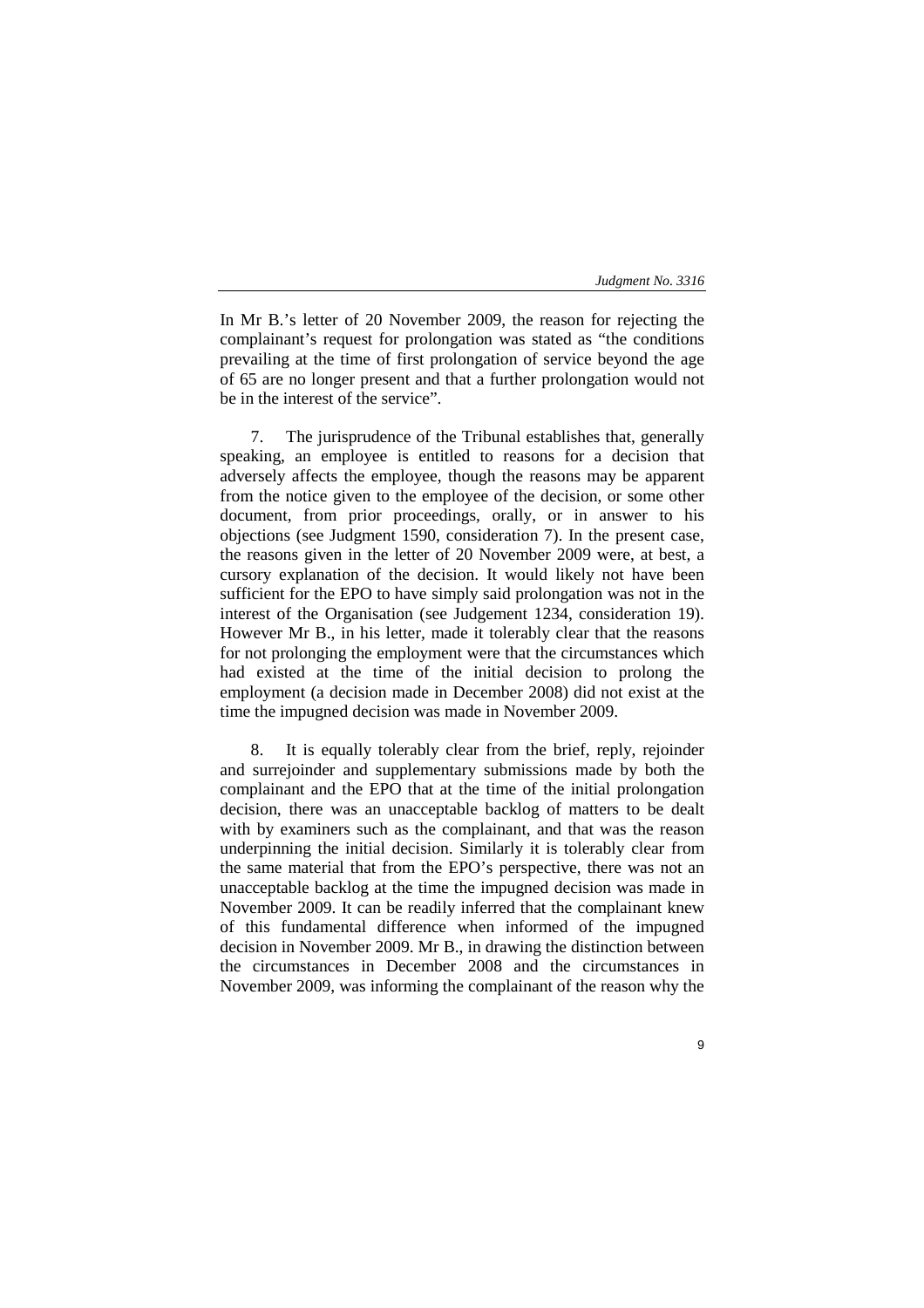decision was made not to prolong his employment. The Tribunal concludes that the complainant was sufficiently informed of the reasons for the decision not to prolong his employment.

9. It must be said, the complainant disputes that the circumstances in November 2009 nonetheless warranted a decision to refuse his request for prolongation. However, as the Tribunal observed in Judgment 2896, consideration 7, it will not ordinarily interfere with the assessment in similar circumstances by the decision-maker unless there is some obvious flaw in the decision (which is a discretionary decision), such as if it was made without authority, or if it was tainted with a procedural or formal flaw or based on a mistake of fact or of law, or if essential facts were overlooked, or if there was an abuse of authority, or if clearly mistaken conclusions were drawn from the evidence. In the present case, the substance of the complainant's argument is that he disagreed, as a matter of subjective assessment, with the conclusion of the EPO. This is insufficient to justify the Tribunal intervening.

Moreover, the complainant argued that the EPO failed to consider matters identified in the Annex to Circular No. 302 which, in the first instance (see Judgment 2896, consideration 6), directed the decisionmaker's attention to criteria that inform the question of whether prolongation was in the interest of the service. Those criteria are: workload in a specific area, necessity of continuity to complete a task or a project, management of succession planning and other organisational reasons. However, on the material before the Tribunal, it is clear that an assessment was made of the first two matters at the time of the decision and the complainant has not established that, on the facts, the third was a matter that should have been taken into account. In the result, the complaint should be dismissed.

## DECISION

For the above reasons, The complaint is dismissed.